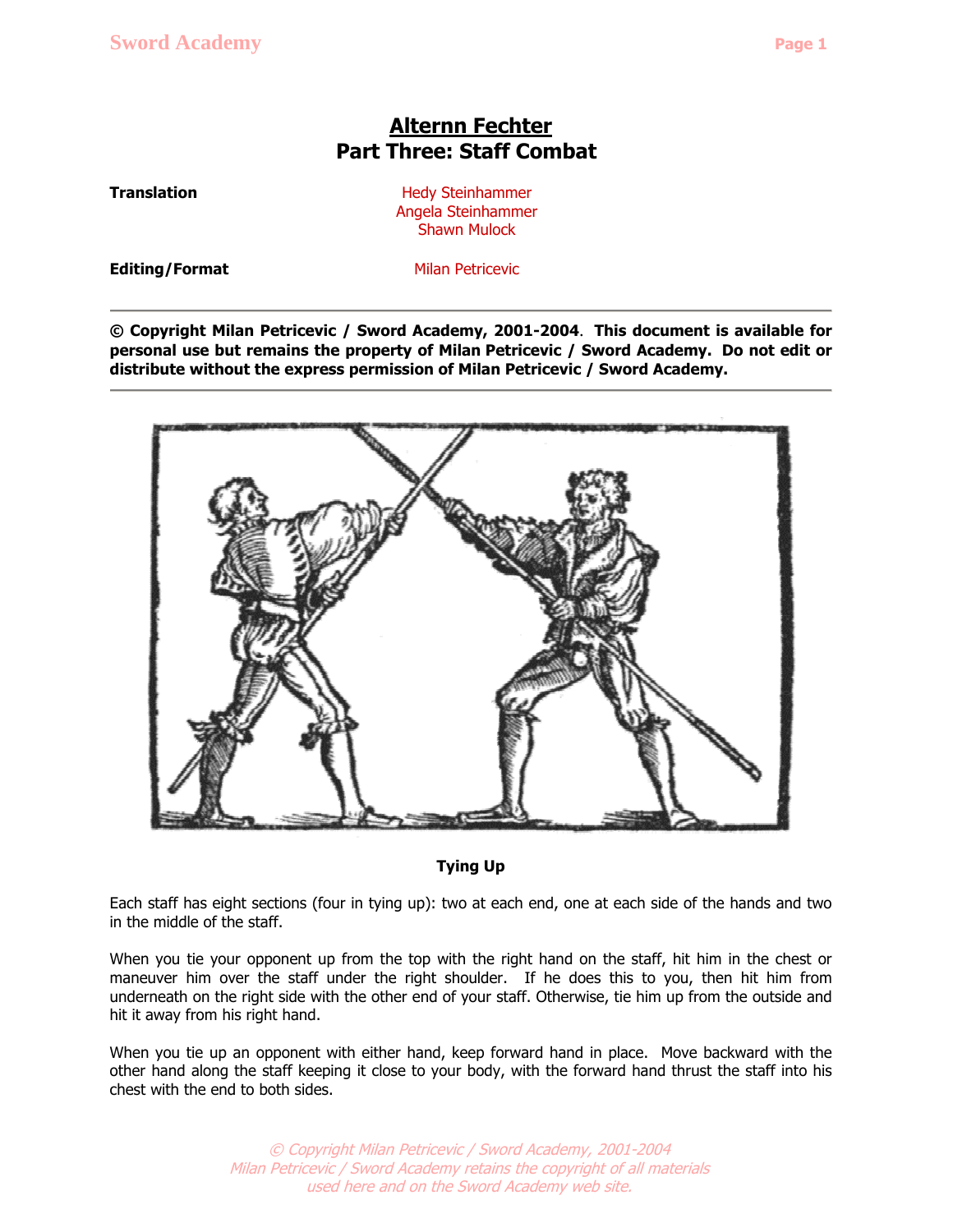Thusly, you tie him up from above and stay with the same end with his staff and thrust him from underneath with the other end in his arm and lift him with force, and run him through and throw him over.

When this is done against you, then push your end over his staff, hit him with the other end on the head.

**Rule**

If someone ties you up with a half-staff then take his upper end with your lower end away from his hand, then step, push and hit some more until he is damaged.

When someone beats your end away, then hit him in the face with the part behind you. Accidents can occur in any of the 8 sections; push him away in order to establish initiative.

Throw him down to your feet, throw your staff to left with the end to the earth to block against his strike, then jump with your right foot hindering his left so you win.

Push inward to his face, if he defends against this, push to other side, if he defends that, turn your strike up and hit him with the other end of the staff over his right shoulder to the throat, jump with your right foot behind his left so he's lost.

Finish your opponent with his staff to the throat, grasp his right arm with your left hand, turn yourself from him from your right side and throw him over your left hip.

Position yourself in the stance with your staff in front of you with one end on the ground and the other end in front of your face. Upon the attack, turn his staff over his hand with your staff, thus exposing him to your attack against his face.

When your opponent turns your staff away, avoid his strike and throw a hit to the top of his head to earn full points for the stance or part of staff.

Advance with your left foot forward towards your opponent with a strong strike, when he pulls his face away from your strike, grasp him over the staff and backhand him until he begs for mercy. In this way, you earn a point with that portion of the staff to continue the game.

When someone strikes your hand, take the point with the center part of the staff so that he misses his chance, which adds insult to his injury. [See diagram]

> © Copyright Milan Petricevic / Sword Academy,2001-2004 Milan Petricevic / Sword Academy retains the copyright of all materials used here and on the Sword Academy web site.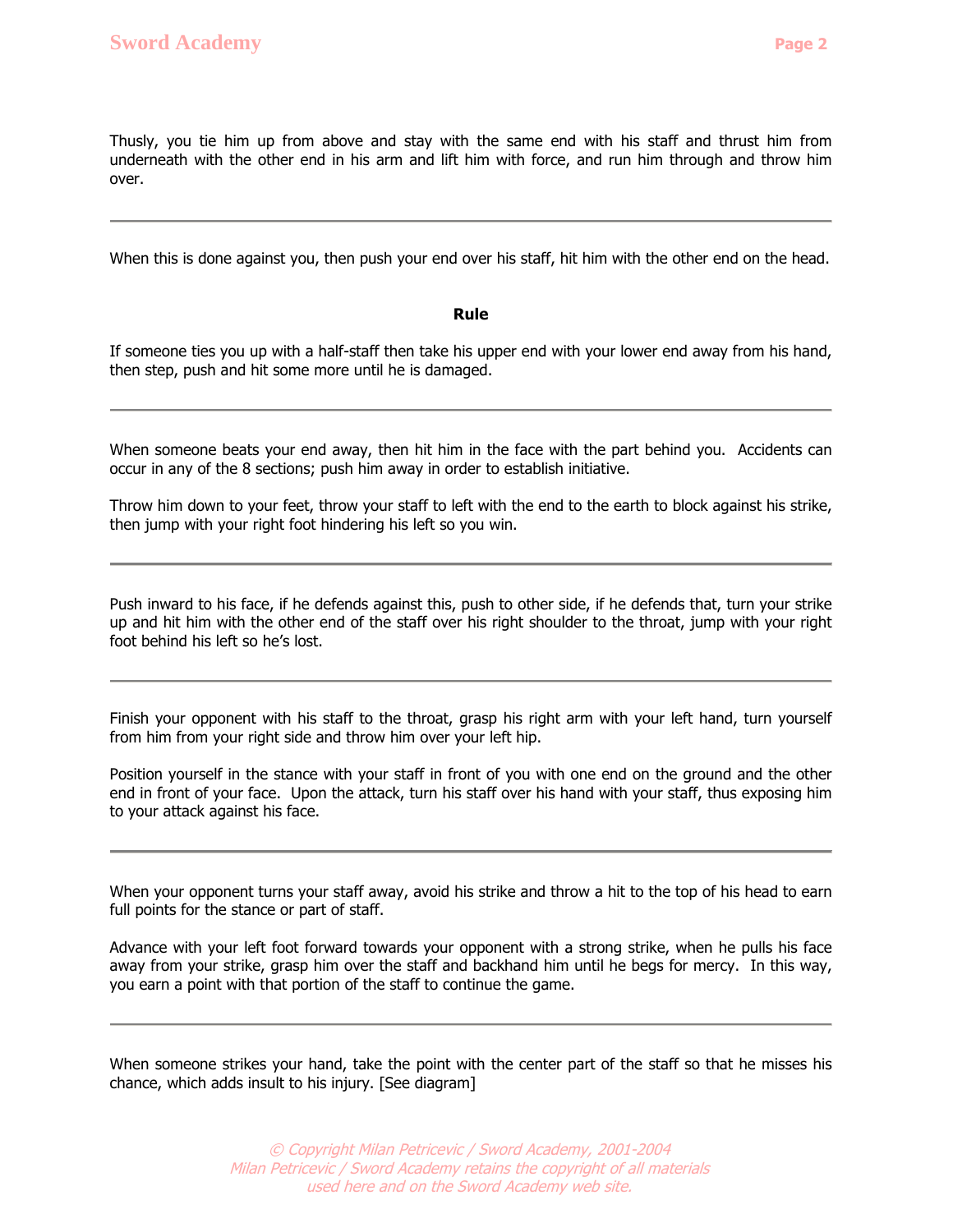

## **With Half Staves**

Position yourself with the right foot forward and holding the staff firmly in the center with both hands, strike your opponent forcefully in the face. Take the match with the end of the staff that is behind you by swinging it up and over.

 $\#$  and  $\#$  and  $\#$  and  $\#$  and  $\#$ 

When someone engages you with a half-staff, and you are being overcome (\*by strength), stand tall and strike him strongly in the face so you avoid injury.

When your opponent attacks you from underneath, do not impede him, but strike him in the face.

When your opponent makes to hit you in the face, do the same to him and watch out for his left arm.

Advance with the right foot so your staff lies behind you to flick a strike and throw the length into his right side so he must move away from injury and attack you on the left side.

When an opponent hits you with the staff in your side, plant the end of the staff on the ground and strike up to both sides so that you hit him in the face or insert your staff between his legs and throw him.

Strike your opponent in the face in the following way: strike upward with the lead end in your right hand and hit him in the face.

When your opponent miscalculates an attack and your strike deviates or you get tangled up, flick the staff upwards and change your position and continue your work.